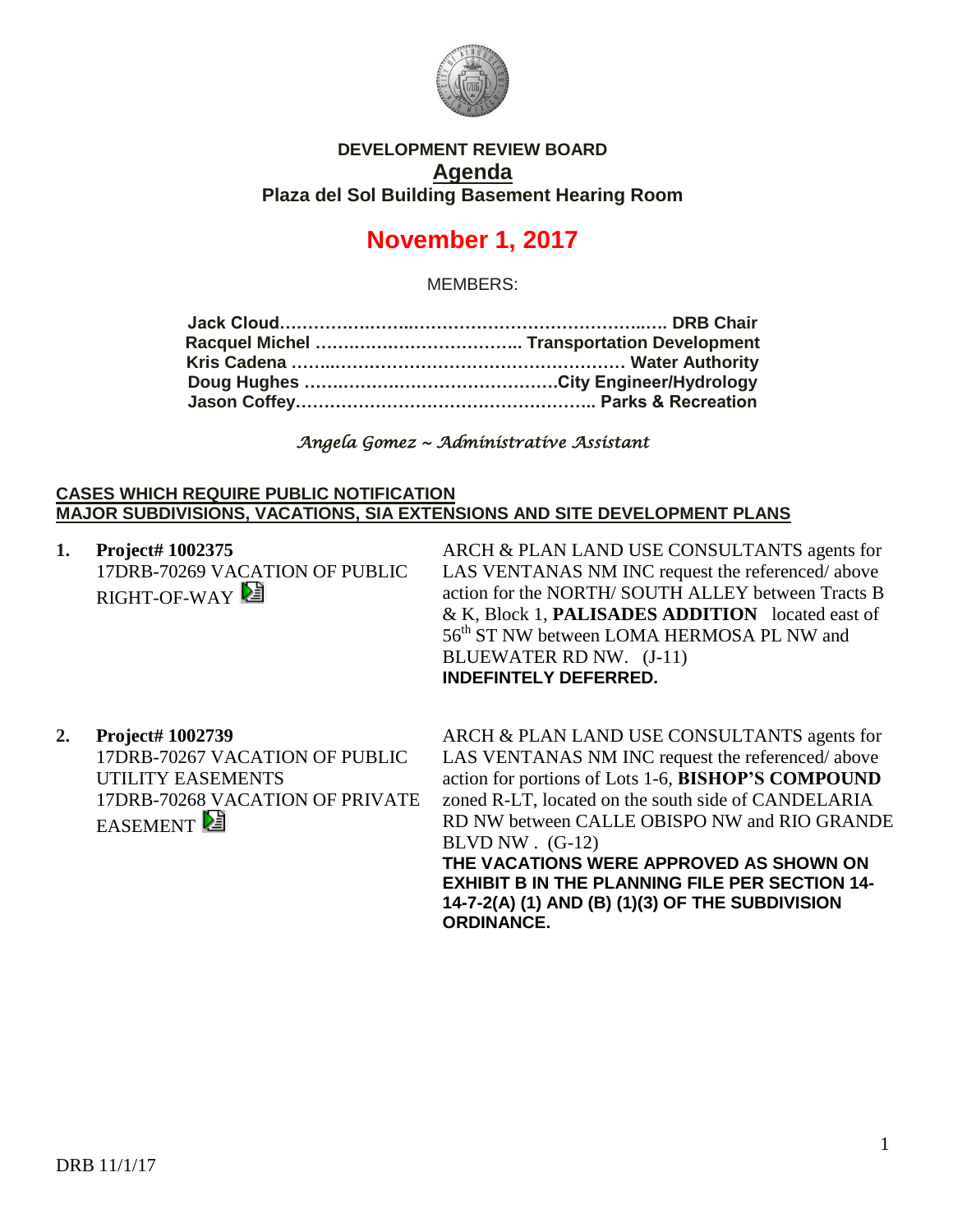## **3. Project# 1010332**

17DRB-70274/ 17DRB-70275/ 17DRB-70276 2 YEAR SUBDIVISION IMPROVEMENT AGREMENT EXTENSIONS (2YR SIA)

MARK GOODWIN AND ASSOCIATES P.A. agents for 98TH ST LLC request the referenced/ above actions for **LOS DIAMANTES SUBDIVISION** zoned SU-1/ MIXED USE, located in the SW corner of 98TH ST SW and GIBSON BLVD SW containing approximately 25.17 acres. (N-9) **A ONE YEAR EXTENSIONOF THE SUBDIVISION IMPROVEMENT AGREEMENT (SIA) WAS APPROVED.**

**4. Project# 1006539** 17DRB-70278 BULK LAND VARIANCE 17DRB-70279 PRELIMINARY/ FINAL PLAT APPROVAL

ALPHA PRO SURVEYING LLC agents for LAND ADVISORS ORGANIZATION LLC request the referenced/ above actions for Tract A-1, **MESA DEL SOL INNOVATION PARK** zoned PC, located on STRYKER RD SE and UNIVERSITY BLVD SE containing approximately 1,765 acres. (R-15, 16, 17; S-14, 15, 16, 17, T-16 & 17)**DEFERRED TO 11/16/17.**

### **MINOR PLATS, FINAL (MAJOR) PLATS, AMENDED PLATS AND PLANS**

**5. Project# 1010327** 17DRB-70294 VACATE PVT E'MENT 17DRB-70295 MINOR - PRELIMINARY/

FINAL PLAT APPROVAL

SURV-TEK INC agent(s) for 4404 MCLEOD, LLC request(s) the above action(s) for all or a portion of  $Lot(s)$  1-A AND 2, **NORRIS AND MARGARET PENNY ADDITION** zoned M-1, located on PAN AMERICAN FREEWAY BETWEEN MCLEOD AND BOGAN NE containing approximately 4.91 acre(s). (F-17) **INDEFINITELY DEFERRED.**

- **6. Project# 1003119** 17DRB-70292 MINOR - PRELIMINARY/ FINAL PLAT APPROVAL
- **7. Project# 1011229** 17DRB-70298 MINOR - PRELIMINARY/ FINAL PLAT APPROVAL

AMERSTONE INVESTMENTS LLC request(s) the above action(s) for all or a portion of Lot(s) 4-B1, **HORNE DEVELOPMENT ADDITION** zoned SU-1, located on HOTEL CIRCLE BETWEEN EUBANK AND LOMAS NE containing approximately  $5.04 \text{ acre(s)}$ .  $(K-21)$ **INDEFINITELY DEFERRED.**

PRECISION SURVEYS INC agent(s) for FRANK A AND MARY G PADILLA request(s) the above action(s) for all or a portion of Tract(s) 300-A-1 AND 300-A-2-B-1, **MRGCD MAP#38** zoned RA-2, located on CARSON RD NW containing approximately 1.37 acre(s). (H-12) **INDEFINITELY DEFERRED.**